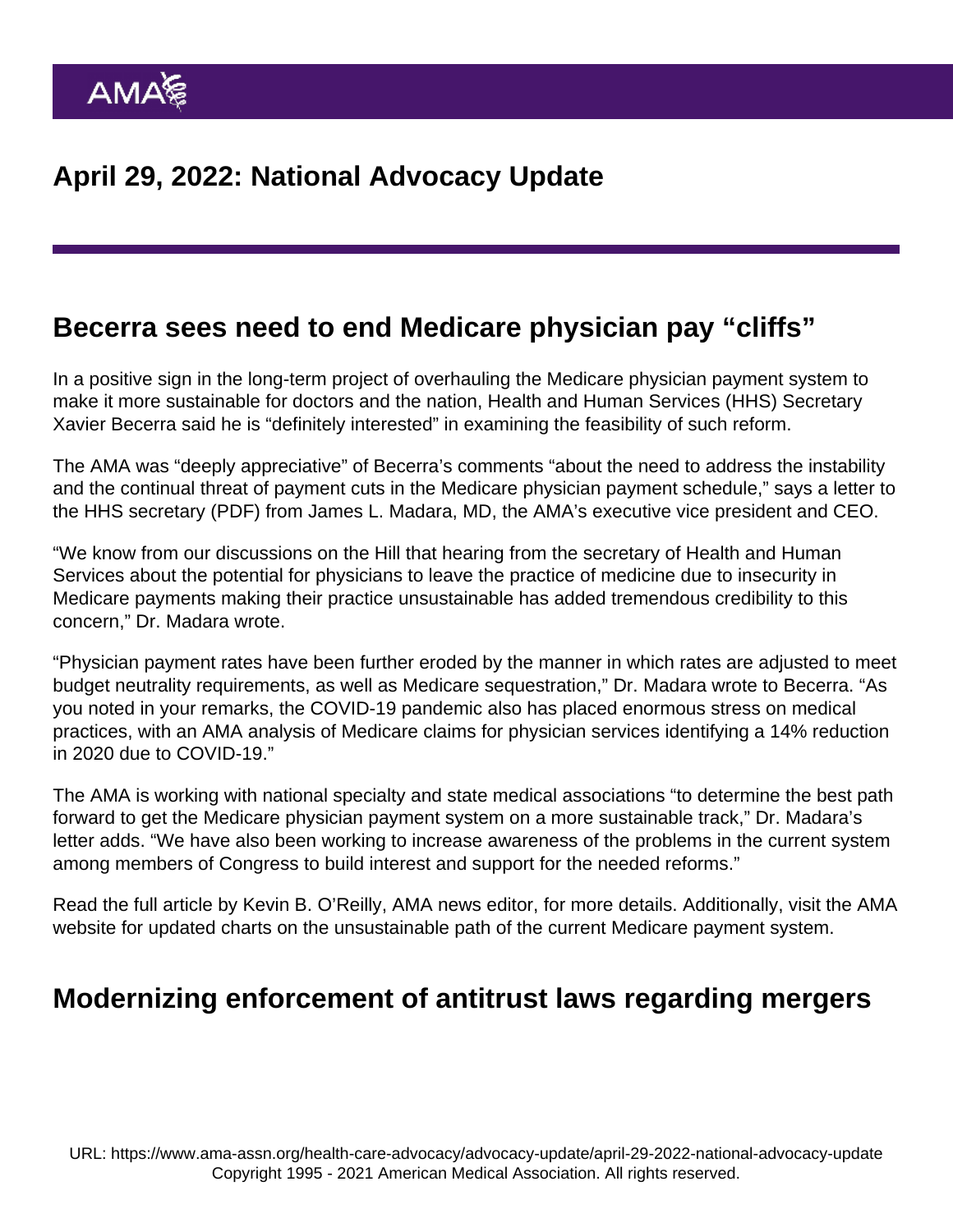Responding to a Department of Justice (DOJ) and Federal Trade Commission (FTC) joint request for information on merger enforcement policy, the AMA last week asked the agencies to develop policy that protects against mergers that create or augment health insurer buyer power in physician markets.

As explained in AMA's [letter](https://searchlf.ama-assn.org/letter/documentDownload?uri=/unstructured/binary/letter/LETTERS/2022-4-21-AMA-Letter-to-Khan-and-Kanter-re-DOJ-FTC-RFI.zip/2022-4-21-AMA-Letter-to-Khan-and-Kanter-re-DOJ-FTC-RFI.pdf) (PDF), health insurer markets are mostly highly concentrated. Thus, most health insurers have market power in both the markets where they sell health insurance and where they purchase physician services, so-called "monopsony power." Health insurers have sought to justify mergers on the grounds that even greater size will enable them to negotiate even lower provider charges, savings that the health insurers have said will be passed along to consumers. However, this claimed consumer benefit has been belied by past experience. It shows that insurers pocket their negotiated savings with providers and that consumers are left with higher prices, reflecting insurer market power enhanced by the merger. Meanwhile, physicians are required to negotiate contracts under noncompetitive conditions.

The AMA's letter asks that the Agencies review health insurer mergers not just for their competitive effects in consumer markets for health insurance but also for their so-called "monopsony" or buyer effects in the markets where health insurers buy physician services. Thus far, antitrust enforcement to protect physicians from health insurer mergers raising monopsony concerns has been largely (and incorrectly) absent. The AMA's letter says it is time for the Agencies to strengthen merger enforcement by bringing monopsony challenges to health insurer mergers. As grounds for encouragement, AMA points to DOJ's success, with the amicus support of AMA, challenging the Anthem/Cigna merger in 2017, partly based on buyer power/monopsony concerns. Also, there has recently emerged substantial antitrust scholarship calling for antitrust enforcement to protect labor markets. This new scholarship provides a powerful foundation for federal antitrust enforcement protecting physicians from health insurers' acquiring monopsony power in mergers.

### AMA welcomes National Drug Control Strategy's focus on harm reduction

The Biden administration's [National Drug Control Strategy](https://www.whitehouse.gov/wp-content/uploads/2022/04/National-Drug-Control-2022Strategy.pdf) (PDF) provides a "sober, clear-eyed report" on the nation's drug overdose and death epidemic, said AMA Board Chair Bobby Mukkamala, MD, who also serves as chair of the AMA Substance Use and Pain Care Task Force. The report, which was released last week, emphasizes seven priorities:

- 1. Expanding access to evidence-based treatment, particularly medication for opioid use disorder
- 2. Advancing racial equity in our approach to drug policy
- 3. Enhancing evidence-based harm reduction efforts
- 4. Supporting evidence-based prevention efforts to reduce youth substance use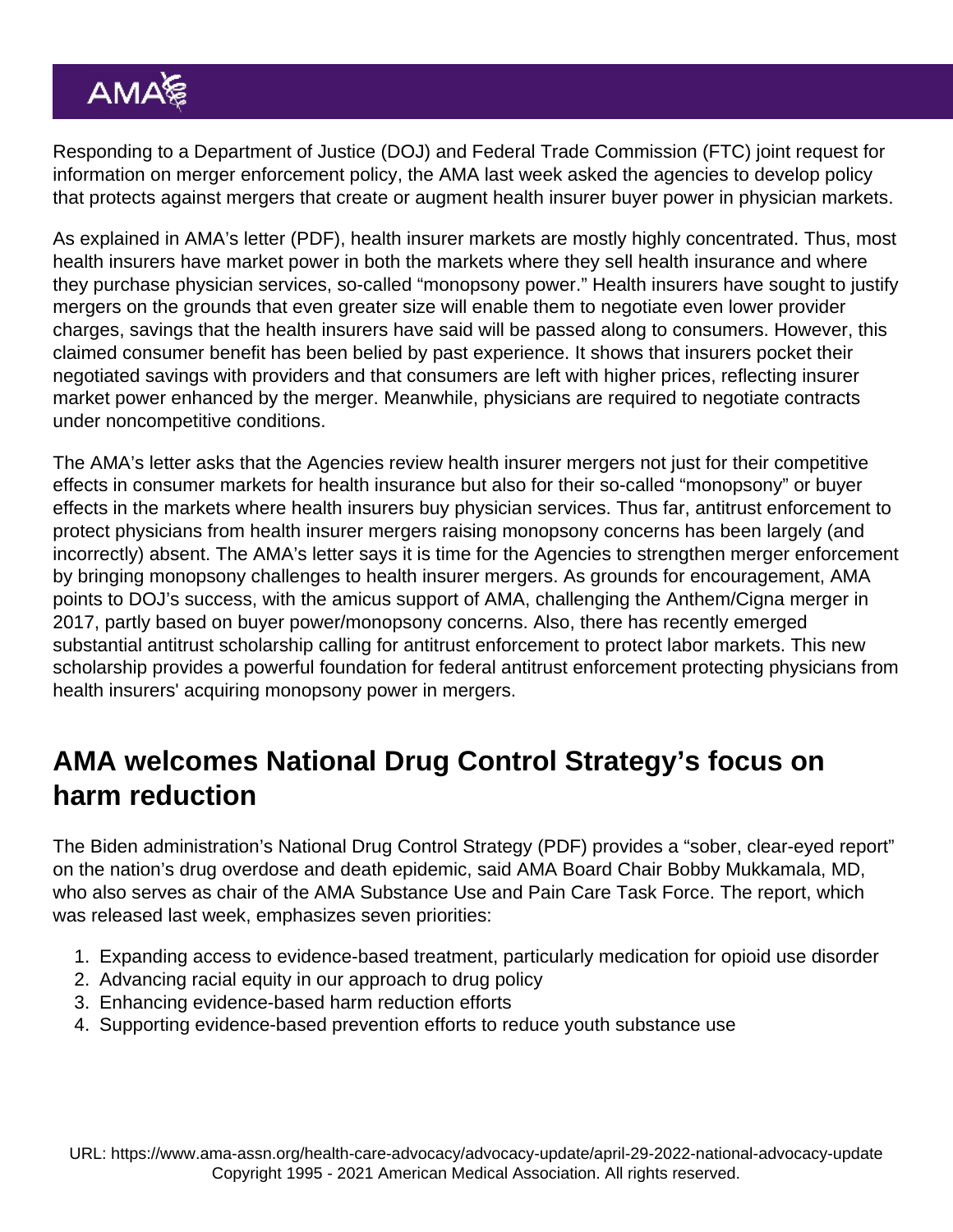- 5. Reducing the supply of illicit substances
- 6. Advancing recovery-ready workplaces and expanding the addiction workforce
- 7. Expanding access to recovery support services

In a [statement](https://www.ama-assn.org/press-center/press-releases/ama-welcomes-public-health-approach-overdose-epidemic), Dr. Mukkamala praised the report and urged the administration to continue to take action to help remove barriers to medications for opioid use disorder as well as harm reduction services, including naloxone, syringe services programs and drug-checking supplies.

"The AMA urges all health insurers and state legislatures to take steps to make this strategy a reality," said Dr. Mukkamala. "The AMA is a willing partner. This epidemic has gone on too long and claimed too many lives. We need to make sure evidence-based overdose prevention and treatment is available for everyone."

### CMS releases FY2023 IPPS proposed rule

On April 18, 2022, the Centers for Medicare & Medicaid Services (CMS) issued the fiscal year (FY) 2023 Medicare Hospital Inpatient Prospective Payment System (IPPS) and Long?Term Care Hospital (LTCH) Prospective Payment System (PPS) [proposed rule](https://www.federalregister.gov/public-inspection/2022-08268/medicare-program-hospital-inpatient-prospective-payment-systems-quality-programs-and-medicare) proposing updates to Medicare fee-forservice payment rates and policies for acute care inpatient hospitals and long-term care hospitals.

In the rule, CMS proposes to increase payment rates by 3.2% for hospitals paid under the IPPS. In addition, CMS is proposing several policies intended to advance health equity, 10 new measures to the inpatient quality reporting (IQR) program and updates to Medicare's Promoting Interoperability Program. The proposed rule also includes several requests for information on various policy topics including maternal health, climate change and health equity, and payment adjustments for N95 respirators.

AMA staff are currently reviewing the proposed rule in its entirety and will submit comments to CMS. For more information, read the [full proposed rule,](https://www.federalregister.gov/public-inspection/2022-08268/medicare-program-hospital-inpatient-prospective-payment-systems-quality-programs-and-medicare) a CMS [fact sheet](https://www.cms.gov/newsroom/fact-sheets/fy-2023-hospital-inpatient-prospective-payment-system-ipps-and-long-term-care-hospitals-ltch-pps) highlighting key provisions and a [fact sheet](https://www.cms.gov/newsroom/fact-sheets/fy-2023-hospital-inpatient-prospective-payment-system-ipps-and-long-term-care-hospitals-ltch-pps-0) specific to the maternal health and health equity measures included in the proposed rule.

### Physician resource available on CMS EFT/VCC guidance

In March, CMS released guidance on physician payment via electronic funds transfer (EFT) and virtual credit cards (VCC), as well as business associate compliance with the Health Insurance Portability and Accountability Act (HIPAA) Administrative Simplification requirements. AMA has developed a [resource document](https://www.ama-assn.org/system/files/vcc-eft-cms-guidance.pdf) (PDF) for physicians explaining policies detailed by CMS in this guidance.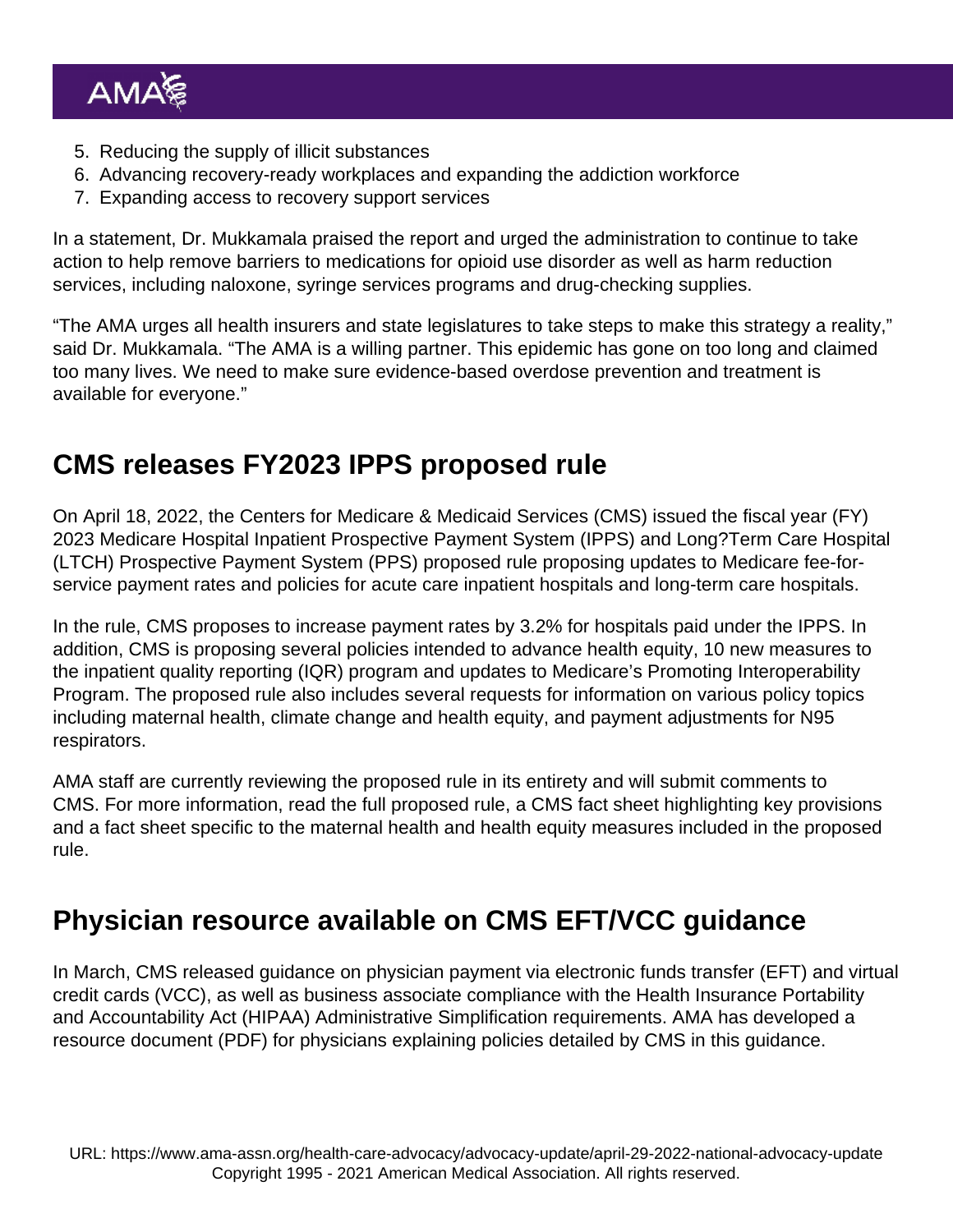Specifically, the resource covers physician payment via VCCs, physician use of health plan business associates, physician acceptance of EFT "value-add" services and liability for business associate HIPAA compliance. Key takeaways include:

- **■** Health plans may not force physicians to use VCCs.
- Physicians can choose whether to work with a specific health plan business associate for certain services.
- Health plans may not force physicians to accept EFT "value-add" services (or, by extension, associated fees).

The policies communicated by CMS in these guidance documents are positive for physicians and wellaligned with [AMA's advocacy](https://www.ama-assn.org/practice-management/sustainability/administrative-simplification-advocacy) on EFT and virtual credit cards.

### AMA supports NSA patient protections; urges fair IDR process in letter to administration

In an April 22 [letter](https://searchlf.ama-assn.org/letter/documentDownload?uri=/unstructured/binary/letter/LETTERS/2022-4-22-Letter-to-Becerra-re-Stop-Surprise-Billing-Now-v4.zip/2022-4-22-Letter-to-Becerra-re-Stop-Surprise-Billing-Now-v4.pdf) (PDF) to the Departments of Health and Human Services, Treasury and Labor, the AMA expressed its strong support for the patient protections offered by the No Surprises Act (NSA), which seeks to end surprise billing. In recent weeks, physician issues with the independent dispute resolution (IDR) process and its rebuttable presumption in favor of the insurer-derived qualified payment amount (QPA) have been mischaracterized, leading the AMA to once again express its support for the NSA and the end of surprise billing.

The AMA's letter to the various Departments implementing the NSA states that the AMA "continues to support the goal of the NSA—to protect patients from the financial burdens of surprise medical bills—and we continue to work closely with physicians and the state and national specialty medical societies to ensure these important patient protections are in place" but also that an imbalanced IDR process could undermine the ability of physician practices to negotiate fair network contracts. The AMA will continue to work closely with HHS, Treasury and Labor to implement the NSA in the way that best protects patients while ensuring fairness for physicians.

#### Due to AMA advocacy, 2021 MIPS cost measures will not count toward final score

In response to the AMA's concerns about COVID-19's impact on cost measures, CMS will automatically reweight the 2021 Merit-based Incentive Payment System (MIPS) Cost Performance Category to 0% for all eligible clinicians and groups. In other words, cost measures will not be factored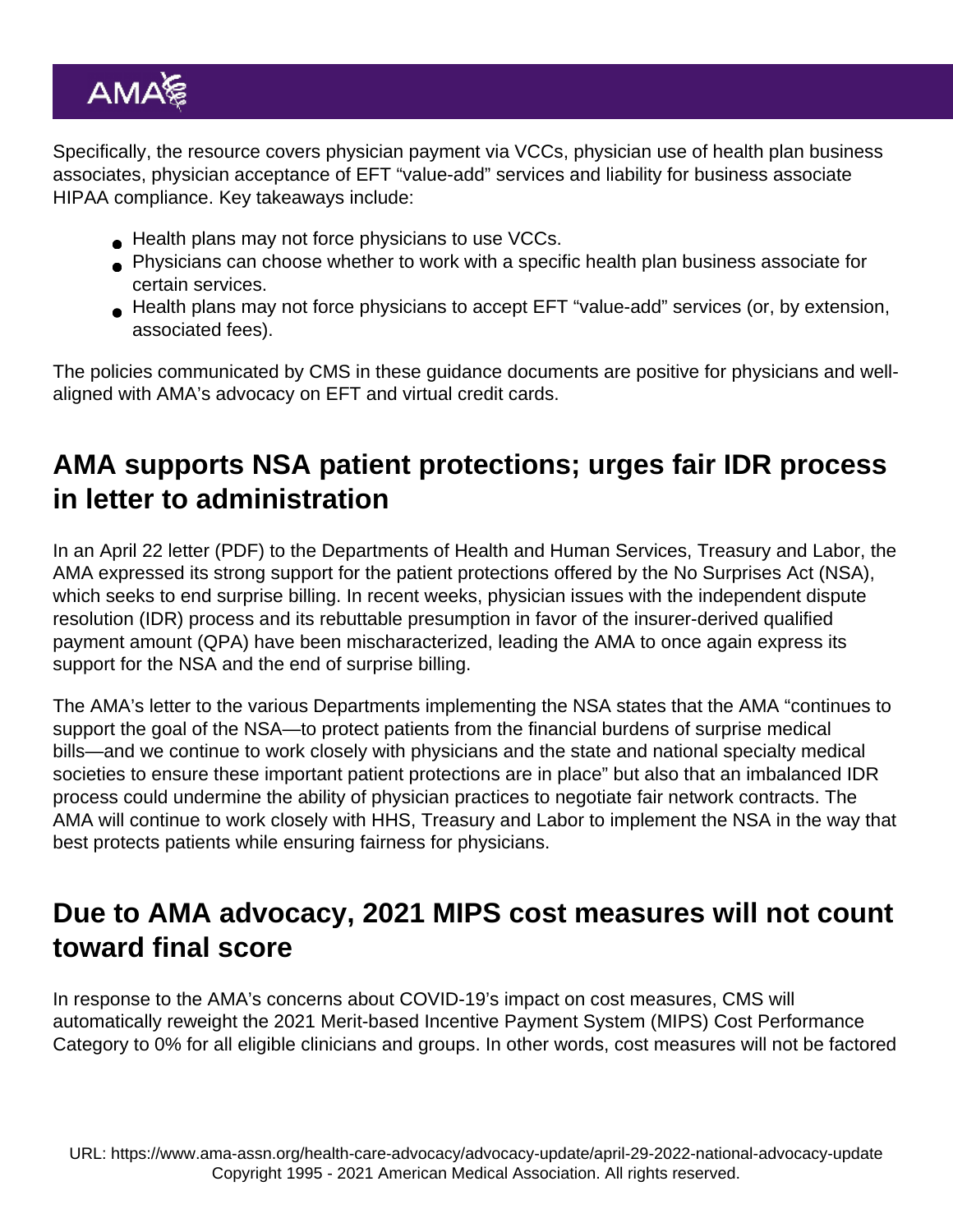into 2021 final MIPS scores that will impact Medicare physician payments in 2023. Physicians do not need to take any action.

The AMA has raised concerns about the unfairness of measuring physicians on cost measures that use a national average benchmark when COVID-19 surges are impacting geographic areas and specialties differently. This is the second year that CMS has agreed with the AMA's position and not counted cost measures towards MIPS final scores. Specifically, CMS found that most 2021 cost measures have higher observed and risk-adjusted costs at the episode level, indicating that risk adjustment at the episode level does not entirely account for differences in resource use, particularly for broader measures or measures that are clinically proximate to respiratory disease and COVID-19. CMS also found a small number of cost measures where scores may be adversely affected by the volume of episodes with a COVID-19 diagnosis.

If no other MIPS categories are reweighted due to an Extreme and Uncontrollable Circumstances or other exceptions, MIPS Quality and Promoting Interoperability Performance Category weights will increase as a result of the Cost Performance Category weight decreasing from 20% to 0. Specifically, quality measures will account for 55% of MIPS final scores, up from 40%, and Promoting Interoperability will increase from 25% to 30% of final scores.

The AMA appreciates that CMS will provide patient-level feedback reports on the 2021 cost measures for clinicians and groups who met the case minimums. Note that CMS will not include measure-level scoring information on cost measures as the agency cannot reliably calculate scores due to COVID-19.

### AMA submits additional comment on OSHA Healthcare ETS

On April 22, the AMA submitted additional [comments](https://searchlf.ama-assn.org/letter/documentDownload?uri=/unstructured/binary/letter/LETTERS/2022-4-22-Letter-to-Walsh-re-OSHA-Final-ETS-v3.zip/2022-4-22-Letter-to-Walsh-re-OSHA-Final-ETS-v3.pdf) (PDF)in response to the Occupational Health and Safety Administration's (OSHA) [solicitation for additional comment](https://www.federalregister.gov/documents/2022/03/23/2022-06080/occupational-exposure-to-covid-19-in-healthcare-settings) on their Occupational Exposure to COVID-19 in Healthcare Settings Emergency Temporary Standard (ETS). The comment period was reopened as part of the OSHA process for finalizing a standard for health care settings. In the comments, AMA strongly urged OSHA to not make the standard permanent, to exempt nonhospital care settings or to otherwise exempt care settings in compliance with current Centers for Disease Control and Prevention (CDC) guidance on preventing COVID-19 transmission for health care workers.

Comments focused primarily on continued burdens to smaller practices and care settings of complying with multiple infection control guidelines and suggested that CDC guidelines were best positioned to be up to date with the rapidly changing threat of COVID-19.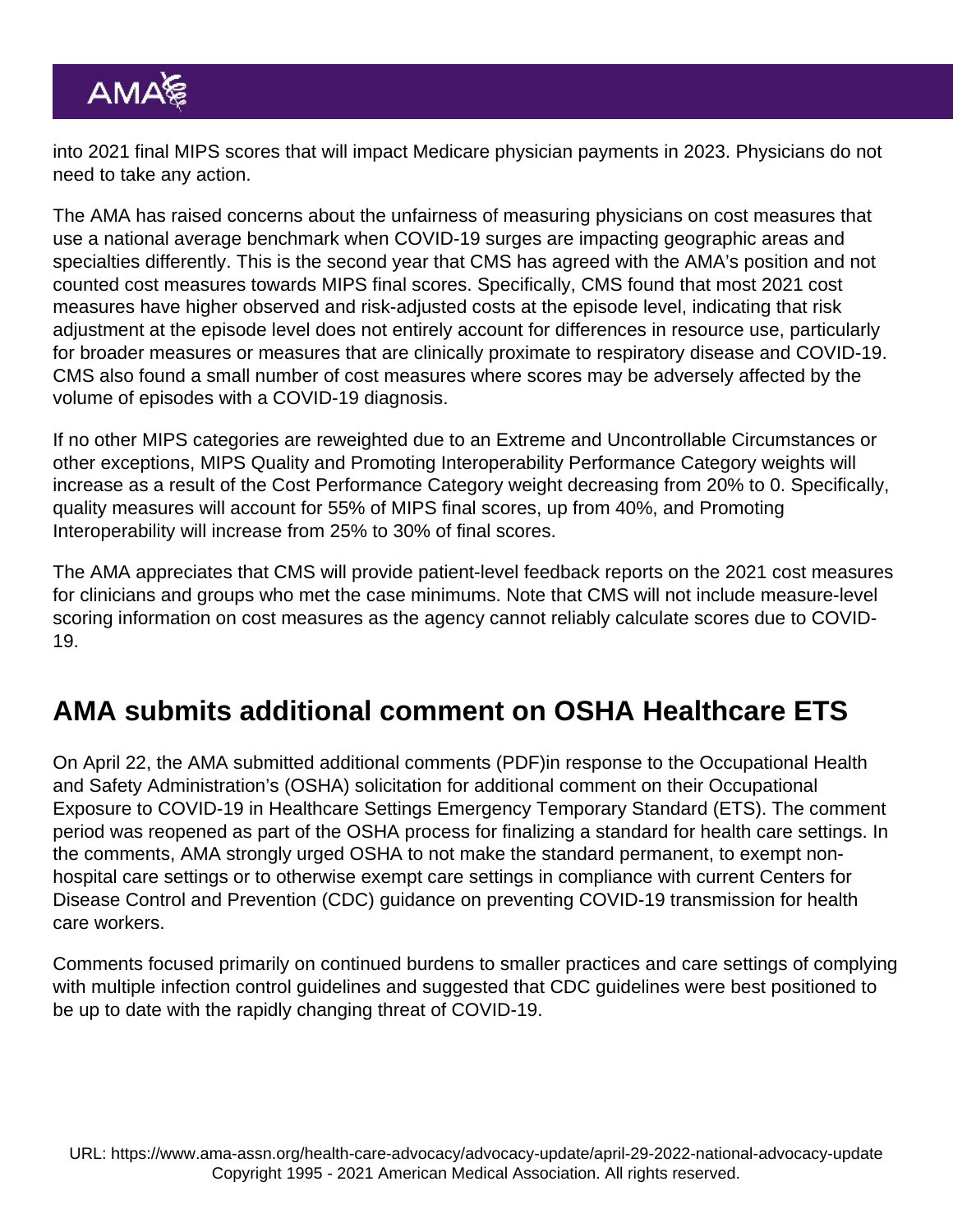AMA had previously submitted similar [comments](https://searchlf.ama-assn.org/letter/documentDownload?uri=/unstructured/binary/letter/LETTERS/2021-8-20-Letter-To-Walsh-re-OSHA-ETS-Comments-v2.pdf) (PDF) on the initial OSHA Healthcare ETS. OHSA held a public hearing on potential finalization of the ETS on April 27.

# AMA presses HRSA for heightened outreach and more time for late Period 1 reporting to retain Provider Relief Funds

The AMA met with the Health Resources and Services Administration (HRSA) leaders to strongly reiterate the need for more time for late reporting of Period 1 Provider Relief Funds (PRF) by those recipients who did not report through the HRSA PRF Reporting Portal by the Nov. 30, 2021, deadline. The AMA was astonished to learn the number of providers who missed the deadline was closer to 16,000, a 60% increase over the originally published number. Reporting is required by physicians who received \$10,000 or more in Provider Relief Funds. Those who fail to report are subject to recoupment of the funds.

The AMA offered to work with HRSA on outreach to the remaining physicians beyond the two emails and one U.S. postal letter that have been sent. While HRSA cited privacy concerns that limit their ability to share the list of physicians with the AMA, our organization has continued to emphasize the steps to comply with the reporting deadline. The AMA sent a follow-up [letter](https://searchlf.ama-assn.org/letter/documentDownload?uri=/unstructured/binary/letter/LETTERS/2022-4-22-Letter-to-Johnson-re-HRSA-Provider-Relief-v3.zip/2022-4-22-Letter-to-Johnson-re-HRSA-Provider-Relief-v3.pdf) (PDF) to HRSA addressing concerns subsequent to the meeting.

The AMA vigorously debunked the notion that physicians who did not report do not need the Provider Relief Funds and were waiting to have the funds recouped. The AMA reiterated that the funds are needed, especially by the rural and small practices that have used the funds to address staffing shortages, high-priced medical equipment, and to compensate for reduced patient encounters. The AMA also asked HRSA for data on how many late reporting forms were received. As the data becomes available, the AMA will continue to ask for greater flexibility to allow physicians to become compliant with the reporting requirements and will restate its offer to assist with outreach to physicians.

### Increased funding for Hospitals Promoting Breastfeeding program

It was recently announced that the Fiscal Year 2022 budget includes \$9.75M for the CDC Hospitals Promoting Breastfeeding program, an increase of \$250K from the previous year. Last year, the [AMA](https://searchlf.ama-assn.org/letter/documentDownload?uri=/unstructured/binary/letter/LETTERS/FY22-Hospital-Promoting-Breastfeeding-Sign-On-Letter-After-Presidents-Budget.pdf) [signed on to a letter](https://searchlf.ama-assn.org/letter/documentDownload?uri=/unstructured/binary/letter/LETTERS/FY22-Hospital-Promoting-Breastfeeding-Sign-On-Letter-After-Presidents-Budget.pdf) (PDF) urging for this increased investment into the Promoting Breastfeeding program, as the AMA believes that good nutrition and healthy weight gain begins with breastfeeding.